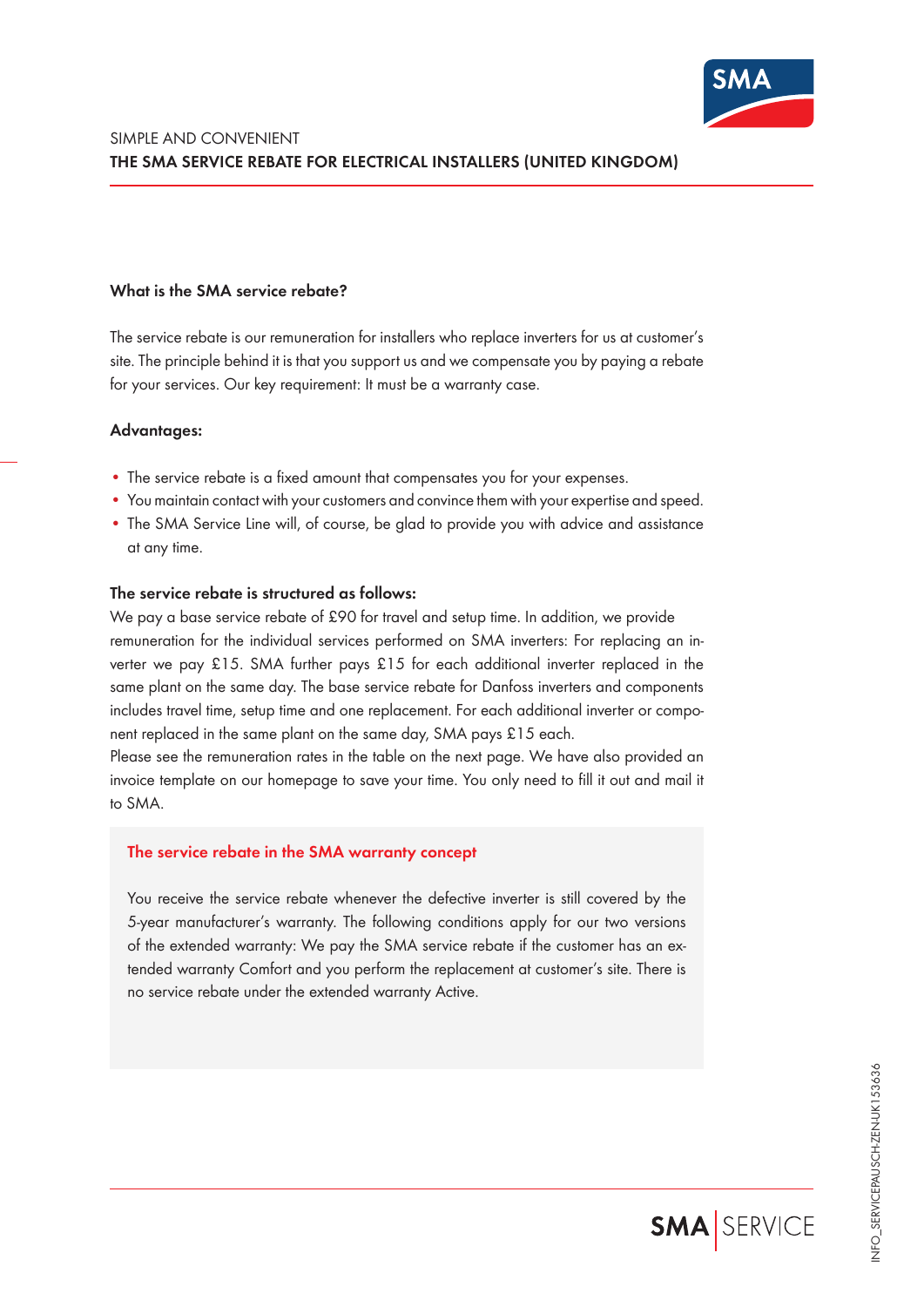

## **Remuneration specifications**

### SMA inverters

| Service                                                           |                                                       | Net amount £ |
|-------------------------------------------------------------------|-------------------------------------------------------|--------------|
| Base service rebate<br>(Includes travel time and your setup time) |                                                       | £90          |
| <b>Additional fees</b>                                            | Inverter replacement                                  | £15          |
|                                                                   | Additional replacements (same day, same installation) | £1.5         |

#### **Quick examples:**

- 1. You replace an inverter for one of your customers: Base service rebate (£90) + inverter (£15) = **£105**
- 2. You replace an inverter for one of your customers as well as two additional inverters on the same day in the same system: Base service rebate (£90) + inverter (£15) + additional inverter (£15) + additional inverter (£15) = **£135**

# Danfoss inverters or components

| Service                                                                            |                                                       | Net amount £ |
|------------------------------------------------------------------------------------|-------------------------------------------------------|--------------|
| Base service rebate<br>(Includes travel time, your setup time and one replacement) |                                                       | £90          |
| <b>Additional fees</b>                                                             | Additional replacements (same day, same installation) | £15          |

### **Quick examples:**

- 1. You replace one Danfoss inverter or component (e.g. display) for one of your customers: Base service rebate (£90) = **£90**
- 2. You replace one Danfoss inverter or component for one of your customers as well as one additional device on the same day in the same system: Base service rebate (£90) + additional device (£15) = **£105**